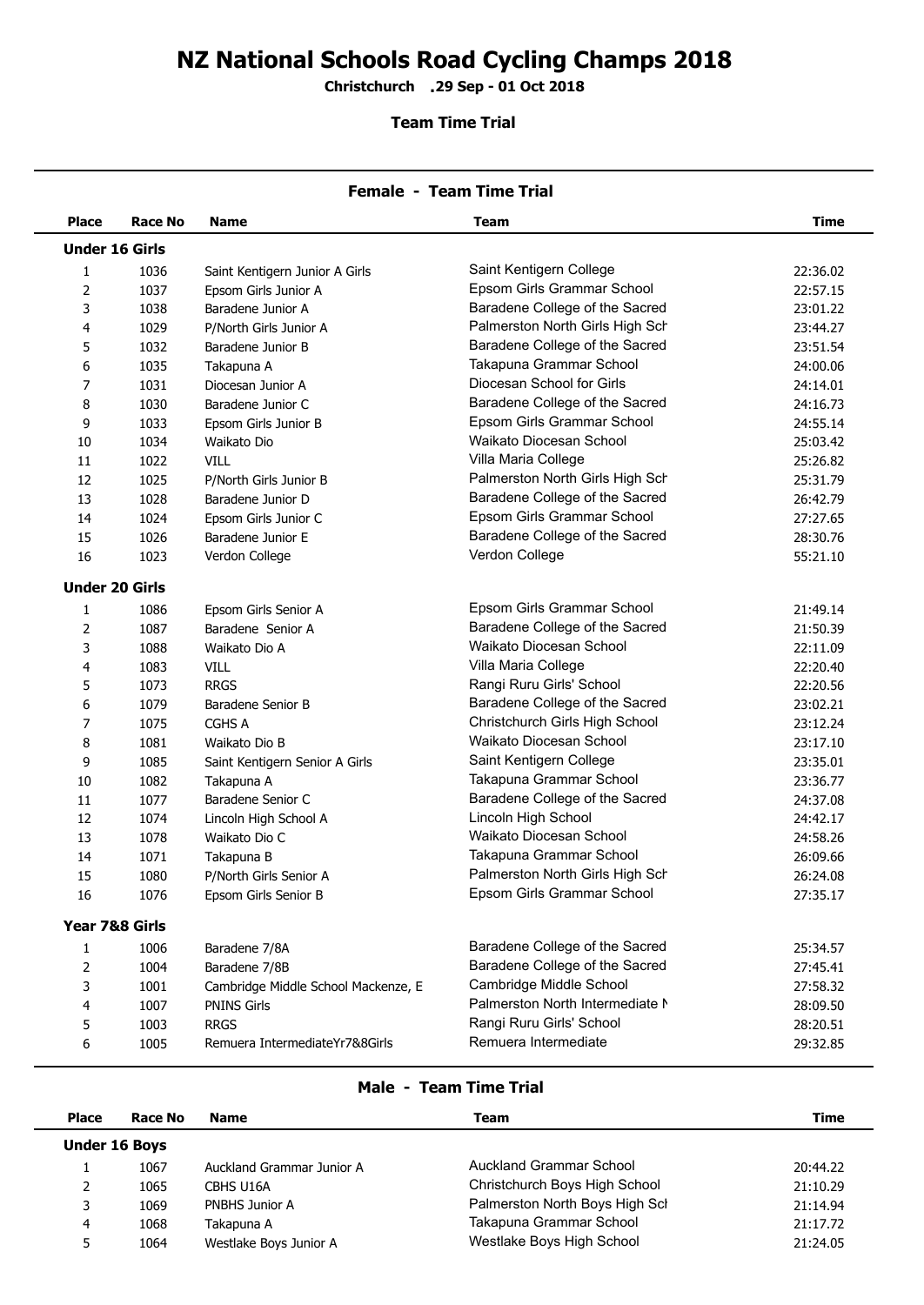| 6              | 1061                 | Auckland Grammar Junior B     | <b>Auckland Grammar School</b>  | 21:46.75 |
|----------------|----------------------|-------------------------------|---------------------------------|----------|
| $\overline{7}$ | 1043                 | James Hargest                 | James Hargest College           | 22:04.57 |
| 8              | 1063                 | Saint Kentigern Junior A Boys | Saint Kentigern College         | 22:07.59 |
| 9              | 1056                 | Hamilton Boys 1               | Hamilton Boys High School       | 22:28.13 |
| 10             | 1066                 | St Peters School Cambridge    | St Peter's School (Cambridge)   | 22:37.19 |
| 11             | 1062                 | PNBHS Junior B                | Palmerston North Boys High Scl  | 22:40.86 |
| 12             | 1052                 | Macleans Junior               | Macleans College                | 22:48.20 |
| 13             | 1055                 | Auckland Grammar Junior C     | <b>Auckland Grammar School</b>  | 23:13.94 |
| 14             | 1060                 | Takapuna B                    | Takapuna Grammar School         | 23:15.38 |
| 15             | 1048                 | Hamilton Boys Composite       | Hamilton Boys High School       | 23:17.10 |
| 16             | 1059                 | PNBHS Junior C                | Palmerston North Boys High Scl  | 23:27.84 |
| 17             | 1044                 | CBHS U16B                     | Christchurch Boys High School   | 23:28.19 |
| 18             | 1058                 | Westlake Boys Junior B        | Westlake Boys High School       | 23:28.42 |
| 19             | 1053                 | Auckland Grammar Junior D     | <b>Auckland Grammar School</b>  | 23:52.93 |
| 20             | 1047                 | Scots A                       | Scots College                   | 24:16.64 |
| 21             | 1049                 | St Peter's College            | St Peter's College (Akld)       | 24:37.41 |
| 22             | 1046                 | Westlake Boys Junior C        | Westlake Boys High School       | 24:41.85 |
| 23             | 1054                 | Takapuna C                    | Takapuna Grammar School         | 24:51.71 |
| 24             | 1050                 | Saint Kentigern Junior B Boys | Saint Kentigern College         | 25:21.68 |
| 25             | 1057                 | King's College Junior         | King's College                  | 25:31.32 |
| 26             | 1042                 | CBHS U16C                     | Christchurch Boys High School   | 25:32.28 |
| 27             | 1045                 | Sacred Heart College          | Sacred Heart College (Akld)     | 26:03.11 |
| 28             | 1041                 | Saint Kentigern Junior C Boys | Saint Kentigern College         | 26:32.28 |
| 29             | 1051                 | Auckland Grammar Junior E     | <b>Auckland Grammar School</b>  | 26:35.01 |
| 30             | 1040                 | Westlake Boys Junior D        | Westlake Boys High School       | 26:54.67 |
|                |                      |                               |                                 |          |
|                | <b>Under 20 Boys</b> |                               |                                 |          |
| 1              | 1114                 | CBHS U20A                     | Christchurch Boys High School   | 19:12.50 |
| $\overline{2}$ | 1111                 | PNBHS Senior A                | Palmerston North Boys High Scl  | 19:33.59 |
| 3              | 1116                 | Auckland Grammar Senior A     | <b>Auckland Grammar School</b>  | 19:35.38 |
| 4              | 1091                 | St Peters School Cambridge    | St Peter's School (Cambridge)   | 19:44.28 |
| 5              | 1112                 | Saint Kentigern Senior A Boys | Saint Kentigern College         | 20:00.94 |
| 6              | 1113                 | Takapuna A                    | Takapuna Grammar School         | 20:04.86 |
| $\overline{7}$ | 1110                 | Westlake Boys Senior A        | Westlake Boys High School       | 20:15.36 |
| 8              | 1109                 | Scots A                       | Scots College                   | 20:24.12 |
| 9              | 1105                 | Auckland Grammar Senior B     | <b>Auckland Grammar School</b>  | 20:24.44 |
| 10             | 1092                 | Marlborough Boys'             | Marlborough Boys' College       | 20:26.29 |
| 11             | 1095                 | CHCO A                        | Christ's College                | 20:27.32 |
| 12             | 1107                 | CBHS U20B                     | Christchurch Boys High School   | 20:32.84 |
| 13             | 1115                 | Hamilton Boys                 | Hamilton Boys High School       | 20:34.59 |
| 14             | 1103                 | Sacred Heart College          | Sacred Heart College (Akld)     | 21:01.02 |
| 15             | 1096                 | <b>CASH</b>                   | Cashmere High School            | 21:01.37 |
| 16             | 1104                 | Takapuna B                    | Takapuna Grammar School         | 21:02.14 |
| 17             | 1102                 | PNBHS Senior B                | Palmerston North Boys High Scl  | 21:02.46 |
| 18             | 1106                 | Westlake Boys Senior B        | Westlake Boys High School       | 21:03.68 |
| 19             | 1094                 | Macleans                      | Macleans College                | 21:35.38 |
| 20             | 1108                 | King's College Senior         | King's College                  | 21:38.04 |
| 21             | 1093                 | CHCO B                        | <b>Christ's College</b>         | 22:04.94 |
| 22             | 1101                 | Auckland Grammar Senior C     | <b>Auckland Grammar School</b>  | 22:20.89 |
| 23             | 1098                 | CBHS U20C                     | Christchurch Boys High School   | 22:51.48 |
| 24             | 1099                 | Westlake Boys Senior C        | Westlake Boys High School       | 23:13.12 |
| 25             | 1097                 | Auckland Grammar Senior D     | <b>Auckland Grammar School</b>  | 23:47.84 |
| 26             | 1100                 | Takapuna C                    | Takapuna Grammar School         | 25:35.62 |
|                |                      |                               |                                 |          |
|                | Year 7&8 Boys        |                               |                                 |          |
| 1              | 1020                 | St Peters School Cambridge    | St Peter's School (Cambridge)   | 24:14.70 |
| 2              | 1018                 | PNINS Boys A                  | Palmerston North Intermediate N | 24:25.15 |
| 3              | 1010                 | James Hargest                 | James Hargest College           | 25:11.76 |
| 4              | 1015                 | PNINS Boys B                  | Palmerston North Intermediate N | 25:16.14 |
| 5              | 1019                 | Saint Kentigern Y7/&8 Boys    | Saint Kentigern College         | 26:22.21 |
| 6              | 1016                 | Belmont Intermediate          | <b>Belmont Intermediate</b>     | 26:43.73 |
| $\overline{7}$ | 1013                 | PNINS Boys C                  | Palmerston North Intermediate N | 27:01.24 |
| 8              | 1009                 | Verdon College                | Verdon College                  | 27:47.40 |
| 9              | 1014                 | St Peter's College            | St Peter's College (Akld)       | 28:19.82 |
|                |                      |                               |                                 |          |

**Under 16 Boys**